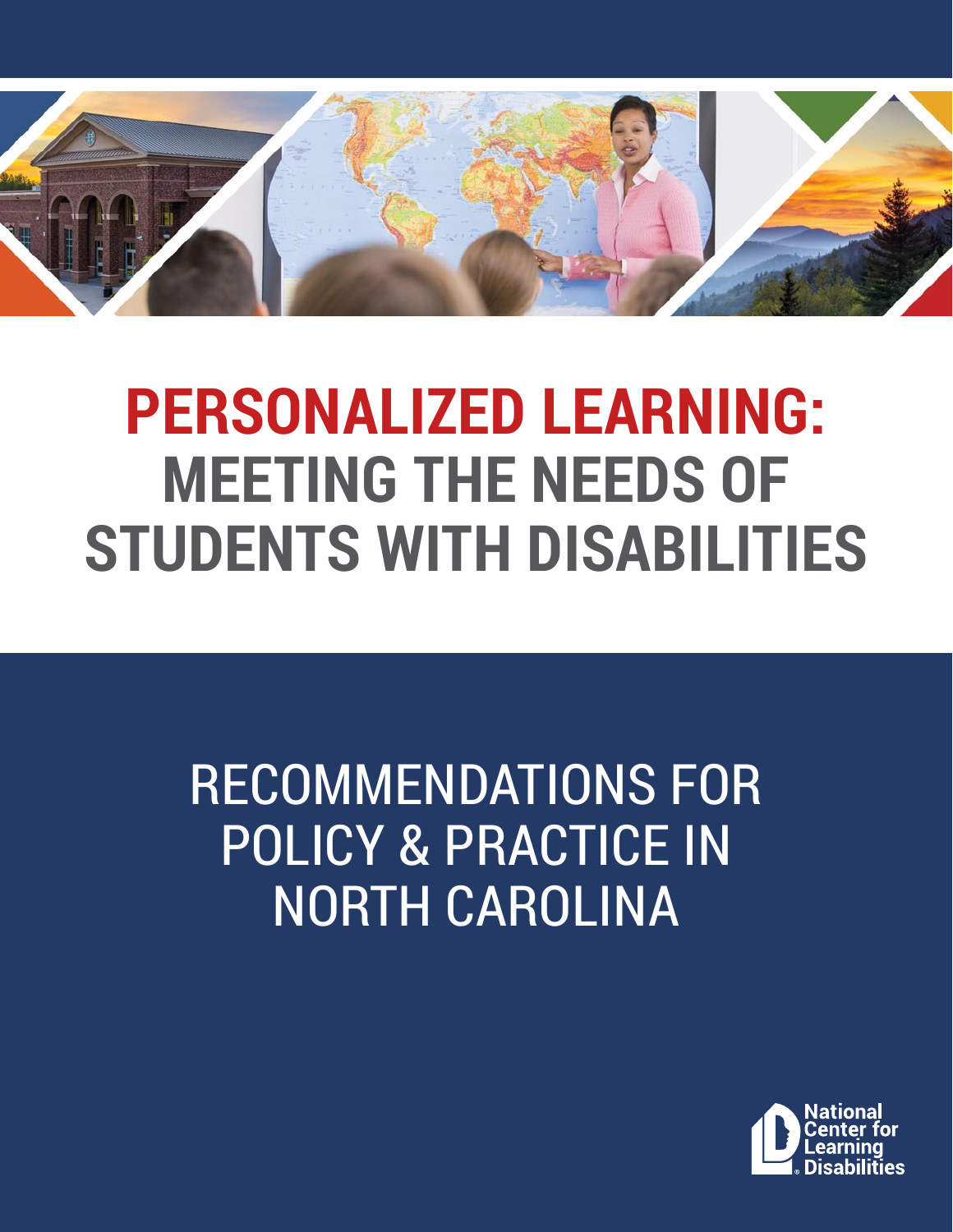

*North Carolina is making a bet on personalized learning. As in many other states across the country, leaders know their students need to master deeper levels of learning to succeed in a globally competitive economy, and they know that North Carolina's students—including those with disabilities and across other subgroups—can do better.* Much of this work leveraging personalized learning in North Carolina is new: In late 2015, the North Carolina State Board of Education (SBE) passed a credit flexibility policy and adopted a new strategic plan that emphasized personalized learning. The state also emphasized approaches related to personalized learning in its most recent Every Student Succeeds Act plan to the U.S. Department of Education.

The question across the state now is how to leverage time, resources, and staff to make these broader goals a reality. Without greater clarity in these areas, we have found two notable challenges emerge in the state: 1) Confusion on the goals and means to support personalized learning, and 2) Procurement and simple use of technology being conflated with personalized learning, leading to issues with both access and rigor of learning experiences. Against this backdrop of both promise and potential for emerging personalized learning initiatives in North Carolina, our project explored whether and in what way statewide efforts and interest in personalized learning could translate to positive experiences for students with disabilities.

To answer this question, we interviewed 27 leaders in policy, practice, and research who are deeply involved in the state's personalized learning and/or disability rights work. Based on these interviews, we identified  $10$ [challenges and 10 benefits personalized learning systems pose](mailto:http://www.ncld.org/wp-content/uploads/2017/03/10-Benefits-and-10-Challenges-for-SWDs-in-NC-PL-Efforts-2.pdf?subject=) to students with disabilities in North Carolina.

We invited 14 of the individuals we interviewed and one partner to a March 2017 meeting in Chapel Hill to grapple with ways to address the challenges personalized learning systems pose to students with disabilities, while simultaneously seizing the opportunities of these systems. The attendees identified the four issues most important to them:

- 1. **Preparing North Carolina's educators to support personalized learning for all learners**
- 2. **Providing flexibility and customization through more helpful IEPs and accommodations**
- 3. **Ensuring accountability and support systems that best meet the needs of students with disabilities**
- 4. **Engaging families of students with disabilities in the success of personalized learning efforts**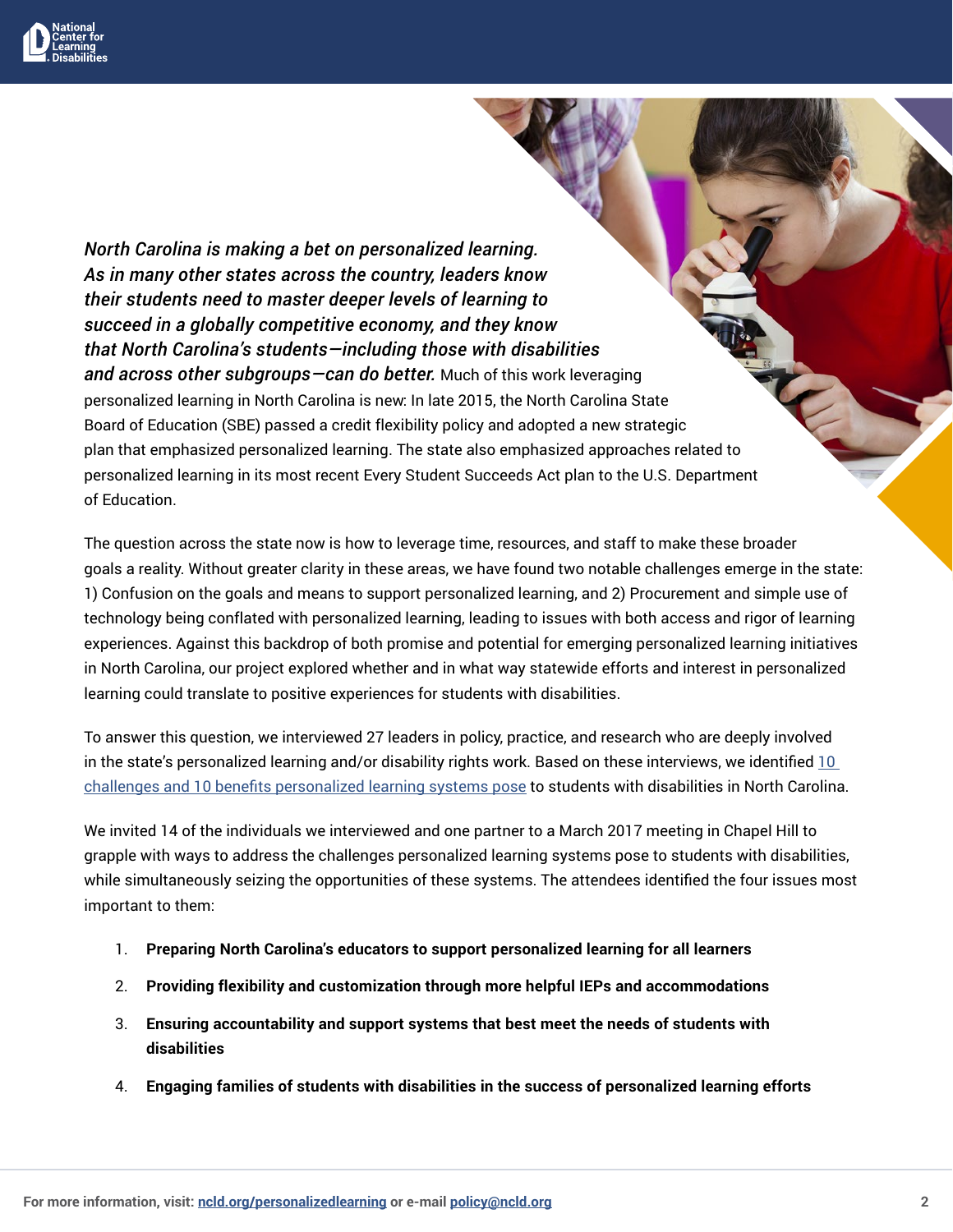

#### **Personalized Learning and Meeting the Needs of Students With Disabilities in North Carolina March 23, 2017 – Chapel Hill, North Carolina Meeting Participants**

| Beth Anderson, The Hill Center                              | Ann Jolly, Charlotte-Mecklenburg Schools                                 |
|-------------------------------------------------------------|--------------------------------------------------------------------------|
| Bobbie Cavnar, 2016 State Teacher of the Year               | Diane Ryndak, UNC Greensboro                                             |
| Kristin Cuilla, New Tech Network                            | Lisa Schwartz, Johnson Primary School                                    |
| Catherine Fowler, UNC Charlotte                             | Alicia Tate, Chapel Hill-Carrboro City Schools                           |
| Karen Laughlin, Exceptional Children's<br>Assistance Center | Melanie Taylor, Iredell-Statesville Schools                              |
| Tomeka Hart, Bill & Melinda Gates Foundation<br>(partner)   | Beverly Vance, North Carolina Department of<br><b>Public Instruction</b> |
| Martez Hill, North Carolina State Board of<br>Education     | Mary Ann Wolf, The Friday Institute                                      |
| Bill Hussey, North Carolina Department of                   |                                                                          |

Based on the group's discussion, NCLD identified major challenges confronting the state, and key actions to ensure personalized learning efforts more fully meet the needs of North Carolina students with disabilities. By taking these actions, we hope the state's efforts will lead to an education that prepares all students for college, career, and civic success.



*Public Instruction*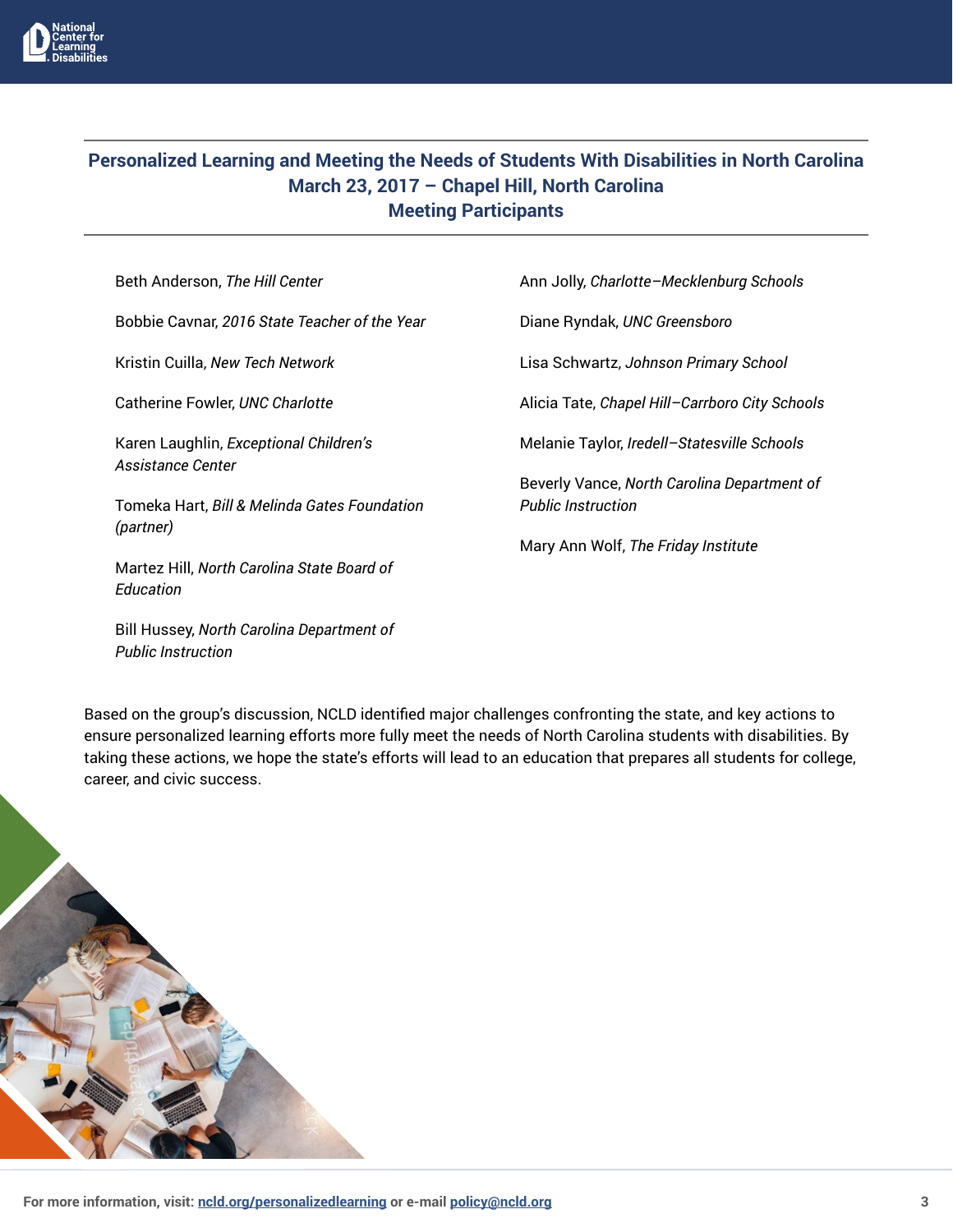

## **ENSURING STUDENTS WITH DISABILITIES BENEFIT FROM PERSONALIZED LEARNING IN NORTH CAROLINA: OVERALL SYSTEM CHALLENGES**

#### **Culture**

- Students with disabilities are often an afterthought. General education initiatives are planned and designed without their needs in mind, and then retrofitted for students with disabilities.
- The longstanding separation between general and special education can be an obstacle in implementing any new initiative. Collaboration across groups is difficult, and both groups suffer from innovation fatigue.
- Distrust among administrators, educators, and parents can result in risk-aversion and can perpetuate a culture that focuses on special education compliance rather than innovation.

#### **Educator Capacity**

- Preparation of general educators and preparation of special educators remain largely separate in both coursework and field experiences.
- Legislative action has limited the overall amount of time and narrowed the window of time that could be dedicated to professional learning that would enable educators to develop key skills such as data and assessment literacy, family engagement, and implementation of Universal Design for Learning (UDL).
- Low pay and inadequate training for school principals limit the capacity of districts to recruit and retain school leaders who can effectively lead and evaluate the instructional transformation required for personalized learning.

#### **Structures and Resources**

- There are insufficient resources to fund the accommodations that are needed for appropriate student instruction and interventions.
- There is no dynamic or widely used way for schools across the state to share best practices in implementing personalized learning initiatives for students with disabilities.
- The state funding cycle for education makes it difficult for districts to be nimble and support rapid response interventions for schools that may be struggling throughout the year.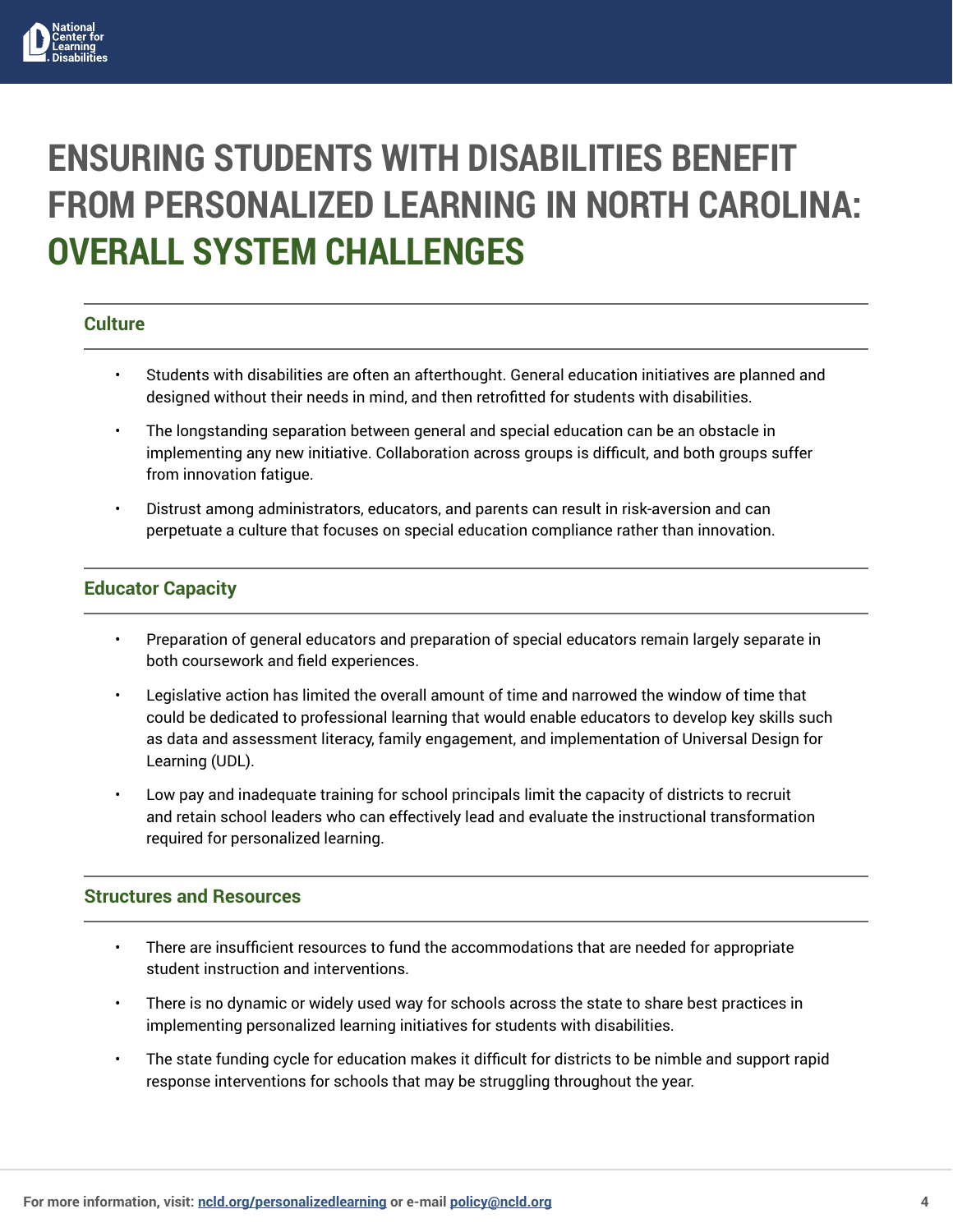

## **ENSURING STUDENTS WITH DISABILITIES BENEFIT FROM PERSONALIZED LEARNING IN NORTH CAROLINA: POLICY & PRACTICE RECOMMENDATIONS**

**1. The North Carolina State Board of Education (SBE), higher education institutions, educators, parents, and other key stakeholders should collaboratively develop a clearer vision and definition of personalized learning, and should work to align existing initiatives to this vision.**

- The SBE, with input from partners, should clarify its goal for personalized learning, define the term as a means to higher, deeper levels of learning for all students including those with disabilities, and charge the Department of Public Instruction (DPI) to ensure that various programs and initiatives align with this new goal.
- The DPI Exceptional Children's Division (ECD) and the K–12 Curriculum and Instruction Division should collaborate to support districts and schools in leveraging Universal Design for Learning (UDL) as the decision-making framework for all efforts and strategic plans around personalized learning, and should ensure that parents are engaged throughout the process and build on other frameworks (such as the state's multi-tier system of supports) that provide greater inclusion for all students' learning.
- The DPI should evaluate all standards and implementation plans including the state's Digital Learning Competencies and Digital Learning Plan to ensure that they reflect higher, deeper levels of learning for all students and that they include sufficient accommodations for students with disabilities.

#### **2. The state should invest in professional learning for teachers and school leaders to ensure that both have the skills necessary to implement personalized learning inclusively.**

- The North Carolina General Assembly should provide greater flexibility in the timing of professional learning opportunities for educators, and should stipulate that resources be leveraged to support more joint learning between special and general educators. This will allow the two groups to collaboratively gain the skills they need to implement personalized learning inclusively.
- To attract and prepare candidates qualified to be true instructional leaders, state and local revenue streams should be leveraged to increase principal salaries. The SBE should strengthen policies around principal induction, preparation, and professional learning to ensure that leaders have the skills to implement personalized learning inclusively.
- Districts should support professional learning for educators to better leverage IEPs and Personalized Learning Plans as tools to support personalized student learning.